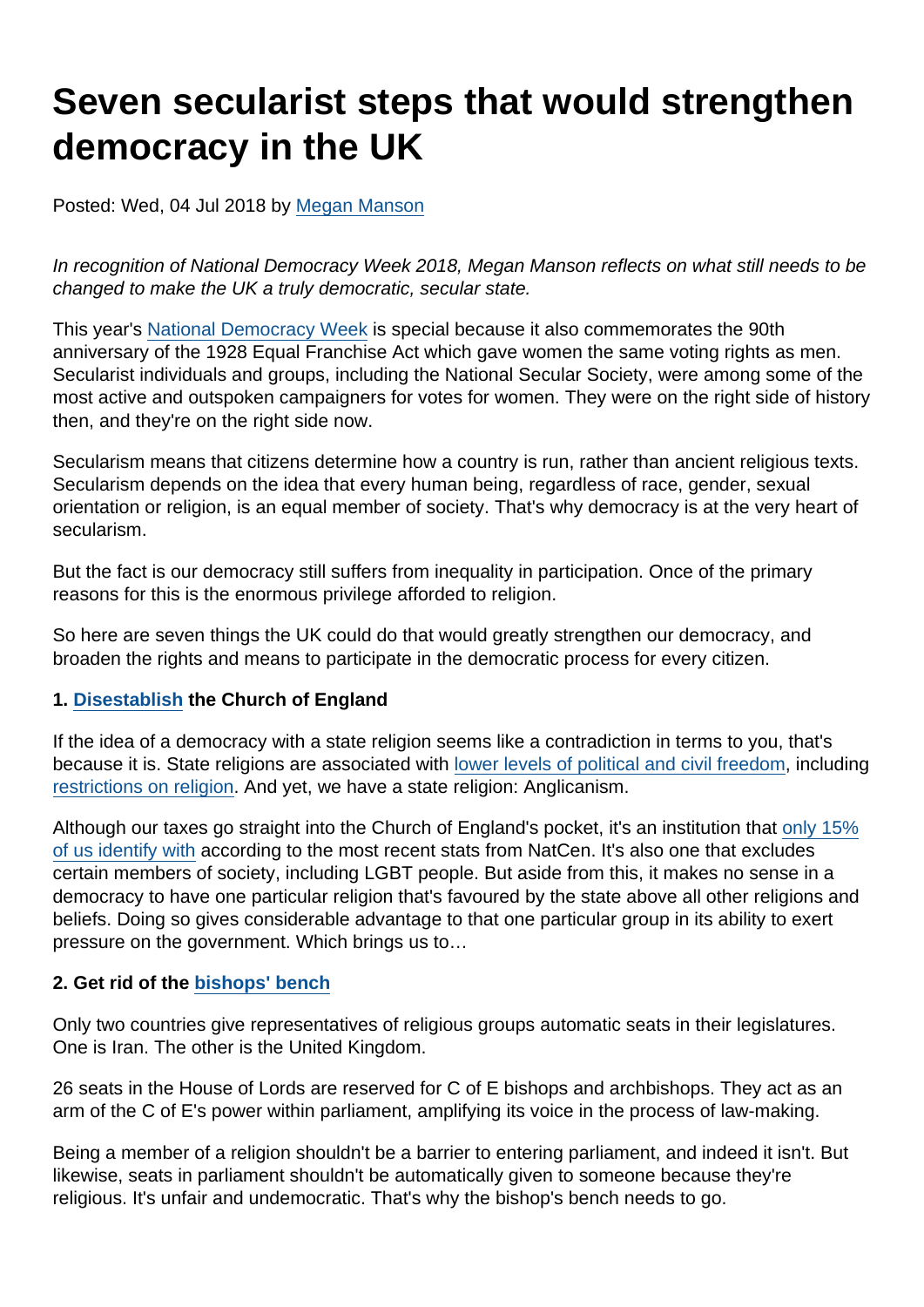#### 3. Stop [government prayers](https://www.secularism.org.uk/scrap-bishops-bench/)

Prayers in parliament are another way the CofE asserts its dominance over our democracy. The prayers that open sittings in the House of Commons and the House of Lords are led by a C of E bishop and act as a seat reservation system, effectively meaning that even MPs and peers who are slated to speak but are not Christian have no option but to attend prayers in order to reserve a seat.

Prayers also pervade other aspects of British governance, including council meetings that start with prayers, and the annual C of E [service held for judges](https://www.secularism.org.uk/news/2017/09/nss-calls-for-end-of-anglican-judges-services) at Westminster Abbey.

Prayers are getting in the way of real democracy. This form of compulsory worship in our government needs to go.

### 4. Have a [secular head of state](https://www.secularism.org.uk/head-of-state/)

You don't have to be a republican to recognise that there's a problem with reserving the role of head of state to only those who are Anglican and pledge to promote the Church of England. The UK is the only democracy that has an explicitly Christian accession ceremony for the head of state. Most other countries in the world allow citizens of any religious affiliation to take on the role. What's more, Catholics are explicitly excluded from becoming the monarch, and the coronation ceremony itself (presided over by the archbishop of Canterbury) has sectarian anti-Catholic overtones.

It does not make sense for our highest seat of power in government to be so closely tied to a religious group. We need to follow the examples of other democracies worldwide and secularise our head of state.

#### 5. Phase out [faith schools](https://www.secularism.org.uk/faith-schools/)

State schools are funded by taxpayers, and should therefore serve our families equally. But one third of all state-funded schools are able to ignore the rules that other schools must obey regarding admissions, employment, equal treatment and what's on the curriculum. They're faith schools.

Although we all pay for faith schools, they are not open to all. Many can discriminate against pupils and staff who don't share the faith of the school, and they can also ignore guidance about what should be taught in certain subjects. So if a state-funded Catholic school wants to teach children that contraceptives, masturbation and same-sex relationships are [morally wrong,](https://www.secularism.org.uk/sex-education/) it's allowed to do so.

In a democratic society, public services such as schools should be equally accessible to children from families of all faiths and none, and no state school should be given exemptions from the laws binding all other schools because of religious considerations.

#### 6. Protect the idea of ' [one law for all'](https://www.secularism.org.uk/equality/)

Laws themselves are at the very centre of democracy, because they arise from the parliament that represents us. That's why the concept of "one law for all", in which all citizens are bound by the same laws regardless of their race, religion, gender or sexual orientation, is so essential to democracy.

But this is yet another area where we see religion eating away at the foundations of democracy. Religious organisations are too frequently given special exemptions from laws that should apply to everyone – from exemptions to the Equality Act that allow faith schools to discriminate on the basis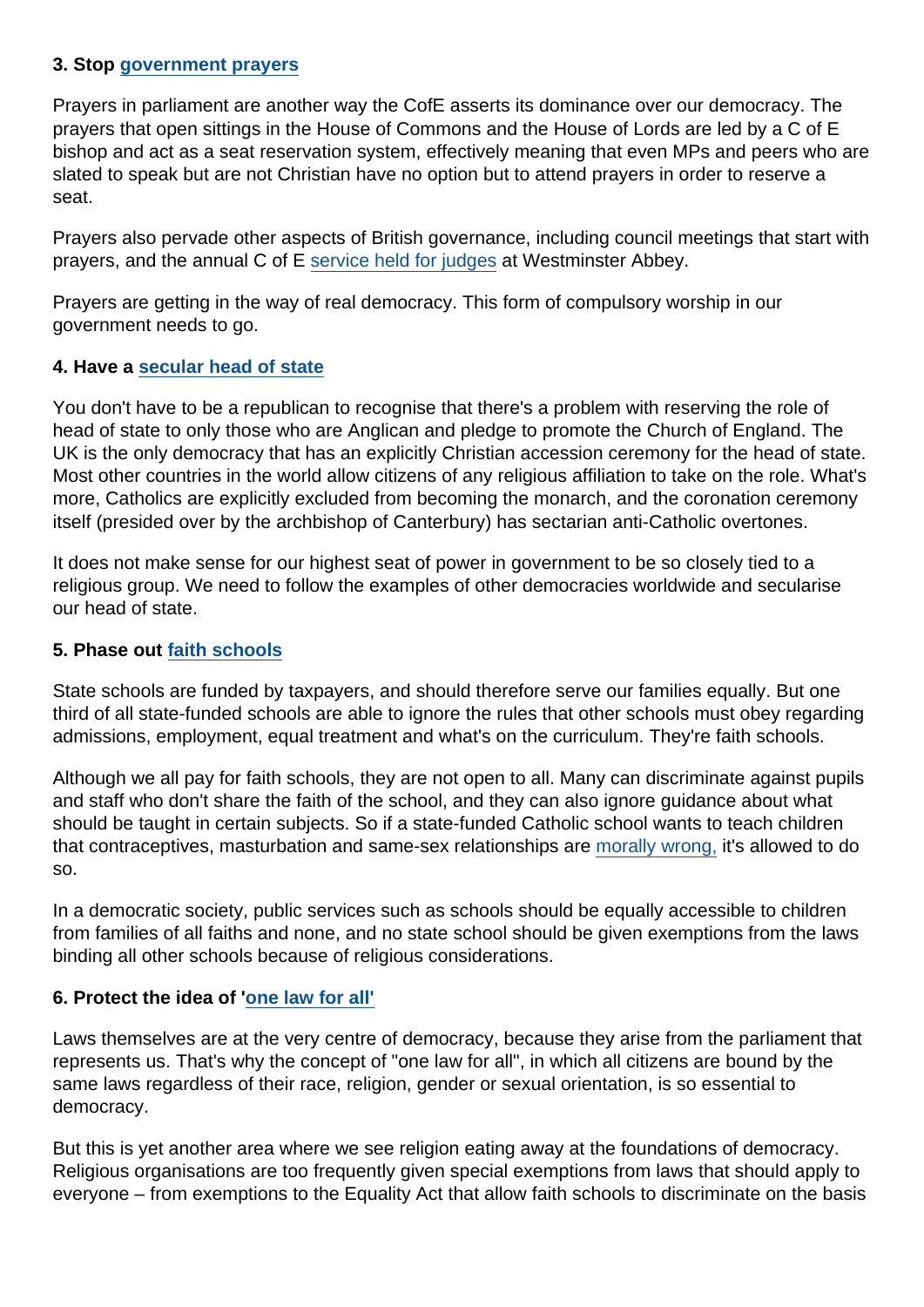of religion and religious organisations to discriminate against LGBT people in employment and participation, to exemptions in animal welfare law that let members of some religions slaughter animals [without stunning](https://www.secularism.org.uk/religious-slaughter/) them first.

Additionally, [religious 'courts'](https://www.secularism.org.uk/one-law-for-all/) that attempt to assert legal authority on members of faith communities can also threaten to undermine the concept of one law for all by creating 'parallel legal systems' that rule over particular communities. It is essential that as UK citizens, we are all united by the protections and responsibilities afforded to us by our shared laws of the land.

7. Abolish blasphemy laws and [protect free speech](https://www.secularism.org.uk/freedom-of-expression/)

Perhaps nothing is more important to a functioning democracy than its citizens' right to express themselves. That's why freedom of speech should never be silenced by religiously-motivated restrictions. Although blasphemy laws were abolished in England and Wales in 2008, they still remain in Scotland and Northern Ireland. Perhaps more chilling are covert forms of 'blasphemy codes' that are increasingly creeping into public life, in which criticism or mockery of religion is censored out of fear offending religious people or, worse, prompting accusations of inciting hatred towards religious people.

While hate speech and bigotry towards religious people (and the non-religious) are indeed problems in the UK, the solution is not to protect religious ideology itself in a cloak of censorship. Free speech is in fact key to confronting hate speech and fostering greater tolerance and cohesion in our society.

### Megan Manson

Megan Manson is the head of campaigns at the National Secular Society. The views expressed in our blogs are those of the author and do not necessarily represent the views of the NSS.

# What the NSS stands for

The Secular Charter outlines 10 principles that guide us as we campaign for a secular democracy which safeguards all citizens' rights to freedom of and from religion.

- [Read the Secular Charter](https://www.secularism.org.uk/the-secular-charter.html)
- [Share on What's App](whatsapp://send?text=http://www.secularism.org.uk/opinion/2018/07/seven-secularist-steps-that-would-strengthen-democracy-in-the-uk?format=pdf)
- [Share on Facebook](https://www.facebook.com/sharer/sharer.php?u=http://www.secularism.org.uk/opinion/2018/07/seven-secularist-steps-that-would-strengthen-democracy-in-the-uk?format=pdf&t=Seven+secularist+steps+that+would+strengthen+democracy+in+the+UK)
- [Share on Twitter](https://twitter.com/intent/tweet?url=http://www.secularism.org.uk/opinion/2018/07/seven-secularist-steps-that-would-strengthen-democracy-in-the-uk?format=pdf&text=Seven+secularist+steps+that+would+strengthen+democracy+in+the+UK&via=NatSecSoc)
- [Share on Email](https://www.secularism.org.uk/share.html?url=http://www.secularism.org.uk/opinion/2018/07/seven-secularist-steps-that-would-strengthen-democracy-in-the-uk?format=pdf&title=Seven+secularist+steps+that+would+strengthen+democracy+in+the+UK)
- [Subscribe to RSS Feed](/mnt/web-data/www/cp-nss/feeds/rss/news)

Tags: [Church & State,](https://www.secularism.org.uk/opinion/tags/Church+&+State) [Church of England,](https://www.secularism.org.uk/opinion/tags/Church+of+England) [Council prayers,](https://www.secularism.org.uk/opinion/tags/Council+prayers) [Faith Schools](https://www.secularism.org.uk/opinion/tags/Faith+Schools), [Freedom of Expression,](https://www.secularism.org.uk/opinion/tags/Freedom+of+Expression) [Head of state](https://www.secularism.org.uk/opinion/tags/Head+of+state), [One law for all,](https://www.secularism.org.uk/opinion/tags/One+law+for+all) [Secularism](https://www.secularism.org.uk/opinion/tags/Secularism)

# Related Campaigns